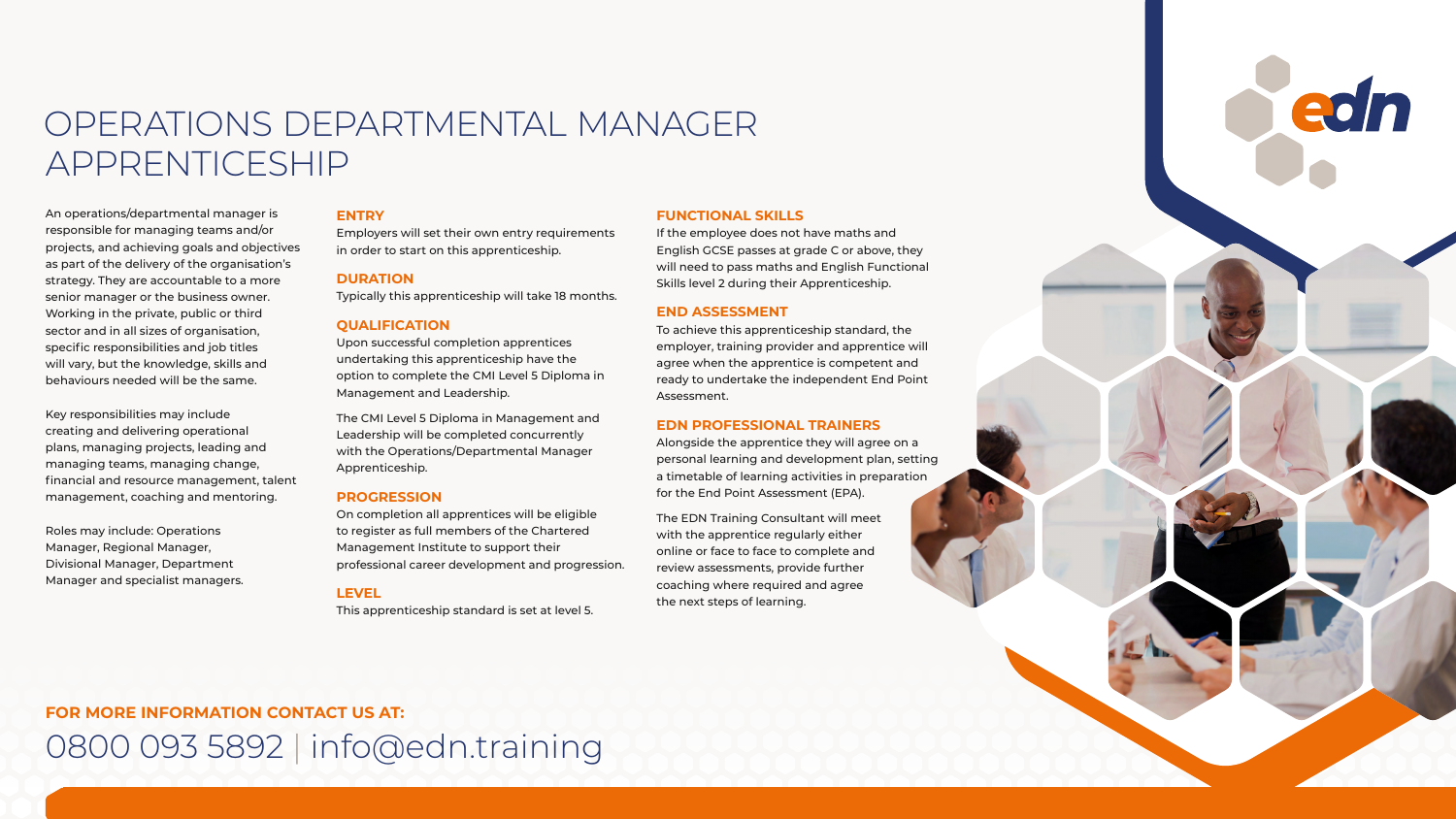## **KNOWLEDGE AND UNDERSTANDING**

What is required (through formal learning and applied according to business environment)

## **SKILLS**

What is required (acquired and demonstrated through continuous professional development)

| <b>MODULE</b>                                                                    |                               | <b>ORGANISATIONAL PERFORMANCE - delivering results</b>                         |                                                                                                                                                                                                                                                                                                                                                                                                                                                                                                               |  |  |  |
|----------------------------------------------------------------------------------|-------------------------------|--------------------------------------------------------------------------------|---------------------------------------------------------------------------------------------------------------------------------------------------------------------------------------------------------------------------------------------------------------------------------------------------------------------------------------------------------------------------------------------------------------------------------------------------------------------------------------------------------------|--|--|--|
|                                                                                  | Operational<br>Management     |                                                                                | Able to input into strategic planning and create plans in line with organisational objectives. Support,<br>manage and communicate change by identifying barriers and overcoming them. Demonstrate<br>commercial awareness, and able to identify and shape new opportunities. Creation and delivery of<br>operational plans, including setting KPIs, monitoring performance against plans. Producing reports,<br>providing management information based on the collation, analysis and interpretation of data. |  |  |  |
| $\overline{2}$                                                                   | <b>Project Management</b>     |                                                                                | Plan, organise and manage resources to deliver required outcomes. Monitor progress, and identify risk<br>and their mitigation. Able to use relevant project management tools.                                                                                                                                                                                                                                                                                                                                 |  |  |  |
| $\overline{\mathbf{3}}$                                                          | Finance                       |                                                                                | Able to monitor budgets and provide reports, and consider financial implications of decisions and adjust<br>approach/recommendations accordingly.                                                                                                                                                                                                                                                                                                                                                             |  |  |  |
|                                                                                  |                               | <b>INTERPERSONAL EXCELLENCE</b> - managing people and developing relationships |                                                                                                                                                                                                                                                                                                                                                                                                                                                                                                               |  |  |  |
| 4                                                                                | <b>Leading People</b>         |                                                                                | Able to communicate organisational vision and goals and how these to apply to teams. Support<br>development through coaching and mentoring, and enable and support high performance working.<br>Able to support the management of change within the organisation.                                                                                                                                                                                                                                             |  |  |  |
| 5                                                                                | <b>Managing People</b>        |                                                                                | Able to manage talent and performance. Develop, build and motivate teams by identifying their<br>strengths and enabling development within the workplace. Able to delegate and enable delivery though<br>others.                                                                                                                                                                                                                                                                                              |  |  |  |
| 6                                                                                | <b>Building Relationships</b> |                                                                                | Able to build trust, and use effective negotiation and influencing skills and manage conflict. Able to<br>identify and share good practice, and work collaboratively with others both inside and outside of the<br>organisation. Use of specialist advice and support to deliver against plans.                                                                                                                                                                                                               |  |  |  |
| $\overline{7}$                                                                   | Communication                 |                                                                                | Able to communicate effectively (verbal, non-verbal, written, digital) and be flexible in communication<br>style. Able to chair meetings and present using a range of media. Use of active listening, and able to<br>challenge and give constructive feedback.                                                                                                                                                                                                                                                |  |  |  |
|                                                                                  |                               | PERSONAL EFFECTIVENESS - managing self                                         |                                                                                                                                                                                                                                                                                                                                                                                                                                                                                                               |  |  |  |
| 8                                                                                | <b>Awareness of Self</b>      |                                                                                | Able to reflect on own performance, working style and its impact on others.                                                                                                                                                                                                                                                                                                                                                                                                                                   |  |  |  |
| 9                                                                                | Management of Self            |                                                                                | Able to create a personal development plan. Use of time management and prioritisation techniques.                                                                                                                                                                                                                                                                                                                                                                                                             |  |  |  |
| 10                                                                               | <b>Decision Making</b>        |                                                                                | Able to undertake critical analysis and evaluation to support decision making. Use of effective problem<br>solving techniques.                                                                                                                                                                                                                                                                                                                                                                                |  |  |  |
| <b>BEHAVIOURS</b><br>What is required (developed and exhibited in the workplace) |                               |                                                                                |                                                                                                                                                                                                                                                                                                                                                                                                                                                                                                               |  |  |  |
| <b>Takes Responsibility</b>                                                      |                               |                                                                                | Drive to achieve in all aspects of work. Demonstrates resilience and accountability. Determination when managing<br>difficult situations. Seeks new opportunities.                                                                                                                                                                                                                                                                                                                                            |  |  |  |
| Inclusive                                                                        |                               |                                                                                | Open, approachable, authentic, and able to build trust with others. Seeks the views of others and values diversity.                                                                                                                                                                                                                                                                                                                                                                                           |  |  |  |
| Agile                                                                            |                               |                                                                                | Flexible to the needs of the organisation. Is creative, innovative and enterprising when seeking solutions to business<br>needs. Positive and adaptable, responding well to feedback and need for change. Open to new ways of working.                                                                                                                                                                                                                                                                        |  |  |  |
| Professionalism                                                                  |                               |                                                                                | Sets an example, and is fair, consistent and impartial. Open and honest. Operates within organisational values.                                                                                                                                                                                                                                                                                                                                                                                               |  |  |  |
|                                                                                  |                               |                                                                                |                                                                                                                                                                                                                                                                                                                                                                                                                                                                                                               |  |  |  |

 $\sim 10^{-11}$  $\mathbf{r}$  $\sim$  0.0  $\pm$ 

 $\sim$   $\sim$ 

| <b>Takes Responsibility</b> | Drive to achieve in all aspects of work. Demonstrates resilience and accountability. Determination when man<br>difficult situations. Seeks new opportunities.                                                                 |
|-----------------------------|-------------------------------------------------------------------------------------------------------------------------------------------------------------------------------------------------------------------------------|
| <b>Inclusive</b>            | Open, approachable, authentic, and able to build trust with others. Seeks the views of others and values diver                                                                                                                |
| Agile                       | Flexible to the needs of the organisation. Is creative, innovative and enterprising when seeking solutions to be<br>needs. Positive and adaptable, responding well to feedback and need for change. Open to new ways of worki |
| Professionalism             | Sets an example, and is fair, consistent and impartial. Open and honest. Operates within organisational values                                                                                                                |

| <b>MODULE</b>           | <b>ORGANISATIONAL PERFORMANCE - delivering results</b>                         |                                                                                                                                                                                                                                                                                                                                                                                                                                                                                                                                                                                                                                                                                                |  |
|-------------------------|--------------------------------------------------------------------------------|------------------------------------------------------------------------------------------------------------------------------------------------------------------------------------------------------------------------------------------------------------------------------------------------------------------------------------------------------------------------------------------------------------------------------------------------------------------------------------------------------------------------------------------------------------------------------------------------------------------------------------------------------------------------------------------------|--|
|                         | Operational<br>Management                                                      | Understand operational management approaches and models, including creating plans to deliver<br>objectives and setting KPIs. Understand business development tools (eg SWOT), and approaches<br>to continuous improvement. Understand operational business planning techniques, including how<br>to manage resources, development of sales and marketing plans, setting targets and monitoring<br>performance. Knowledge of management systems, processes and contingency planning. Understand<br>how to initiate and manage change by identifying barriers and know how to overcome them.<br>Understand data security and management, and the effective use of technology in an organisation. |  |
| $\overline{2}$          | <b>Project Management</b>                                                      | Know how to set up and manage a project using relevant tools and techniques, and understand process<br>management. Understand approaches to risk management.                                                                                                                                                                                                                                                                                                                                                                                                                                                                                                                                   |  |
| $\overline{\mathbf{3}}$ | Finance                                                                        | Understand business finance: how to manage budgets, and financial forecasting.                                                                                                                                                                                                                                                                                                                                                                                                                                                                                                                                                                                                                 |  |
|                         | <b>INTERPERSONAL EXCELLENCE</b> - managing people and developing relationships |                                                                                                                                                                                                                                                                                                                                                                                                                                                                                                                                                                                                                                                                                                |  |
| 4                       | <b>Leading People</b>                                                          | Understand different leadership styles, how to lead multiple and remote teams and manage team<br>leaders. Know how to motivate and improve performance, supporting people using coaching and<br>mentoring approaches. Understand organisational cultures and diversity and their impact on leading<br>and managing change. Know how to delegate effectively.                                                                                                                                                                                                                                                                                                                                   |  |
| 5                       | <b>Managing People</b>                                                         | Know how to manage multiple teams, and develop high performing teams. Understand performance<br>management techniques, talent management models and how to recruit and develop people.                                                                                                                                                                                                                                                                                                                                                                                                                                                                                                         |  |
| 6                       | <b>Building Relationships</b>                                                  | Understand approaches to partner, stakeholder and supplier relationship management including<br>negotiation, influencing, and effective networking. Knowledge of collaborative working techniques to<br>enable delivery through others and how to share best practice. Know how to manage conflict at<br>all levels.                                                                                                                                                                                                                                                                                                                                                                           |  |
| 7                       | Communication                                                                  | Understand interpersonal skills and different forms of communication and techniques (verbal, written,<br>non-verbal, digital) and how to apply them appropriately.                                                                                                                                                                                                                                                                                                                                                                                                                                                                                                                             |  |
|                         | PERSONAL EFFECTIVENESS - managing self                                         |                                                                                                                                                                                                                                                                                                                                                                                                                                                                                                                                                                                                                                                                                                |  |
| 8                       | <b>Awareness of Self</b>                                                       | Understand own impact and emotional intelligence. Understand different and learning and<br>behaviour styles.                                                                                                                                                                                                                                                                                                                                                                                                                                                                                                                                                                                   |  |
| 9                       | Management of Self                                                             | Understand time management techniques and tools, and how to prioritise activities and the use of<br>different approaches to planning, including managing multiple tasks.                                                                                                                                                                                                                                                                                                                                                                                                                                                                                                                       |  |
| 10                      | <b>Decision Making</b>                                                         | Understand problem solving and decision making techniques, including data analysis. Understand<br>organisational values and ethics and their impact on decision making.                                                                                                                                                                                                                                                                                                                                                                                                                                                                                                                        |  |

## REQUIREMENTS: KNOWLEDGE, SKILLS AND BEHAVIOURS